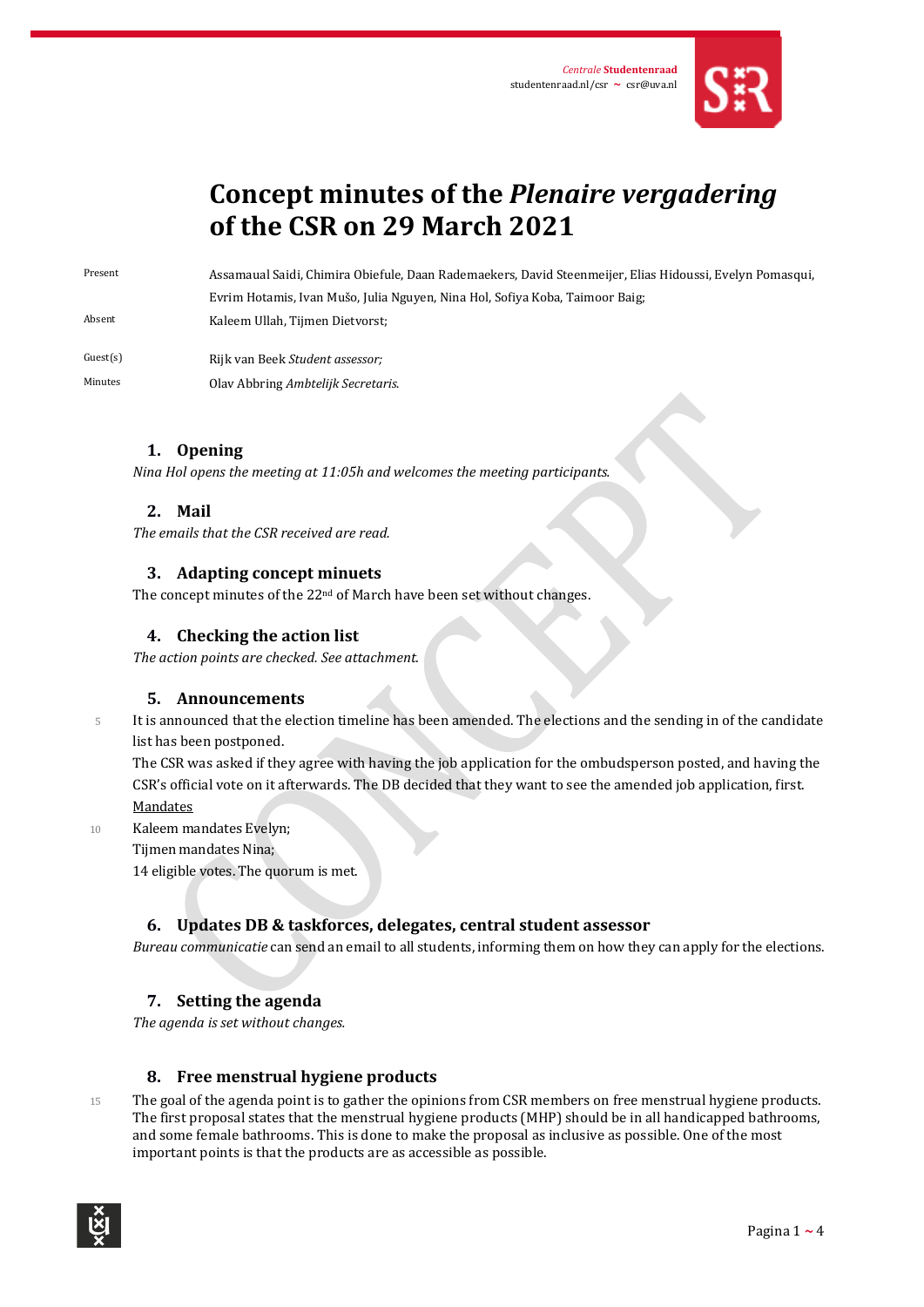

20 Elias will work towards having proposal 1, in the MP as the main voting point. If anyone wants to give more input they can contact Elias.

## **9. Social safety – complaints committee [confidential]**

The goal of this agenda point is to vote on a change in the complaints committee regulations. It is states that only the CvB and a dean has some explicit rights, like removing a student from the university. Creating this whole separate system might not do the complaints procedure any good. The reasoning of the 25 CSR is that there should be a possibility to re-explain the case. To make this possible, the CvB was taken out of

the primary procedure. Secondly, currently the decision is made by the CvB, but they only receive a summary of the case.

**Voting proposal:** The CSR 20-21 decides in favour of amending the possibility to appeal to the complaints 30 committee decisions.

In favour: 14 Against: 0

Blanco: 0

Abstain: 0

<sup>35</sup> *The CSR 20-21 decides in favour of amending the possibility to appeal to the complaints committee decisions (decision).* [confidential]

**Voting proposal:** The CSR 20-21 decides in favour of changing of the entity, taking the final decision being the Complaints Committee in the first handling of the complaint. In the appeal, the entity taking the final 40 decision is the Executive Board.

In favour: 14 Against: 0 Blanco: 0

Abstain: 0

<sup>45</sup> *The CSR 20-21 decides in favour of changing of the entity, taking the final decision being the Complaints Committee in the first handling of the complaint. In the appeal, the entity taking the final decision is the Executive Board (decision).* [confidential]

# **10. Exchange semester 1 2021-2022**

The goal of this agenda point is to discuss and decide on allowing the students to go on exchange during the first semester of the study year 2021-2022.

50 Some exchange destinations already decided to allow students who applied for exchange last year, this way the students from this year are compensated.

It is important to have the announcement, that students are allowed to go on exchange as early as possible. Evrim wonders how the CSR expects the UvA to handle the responsibility of students getting sick, or dying in a 55 foreign country, due to COVID.

To see if a country is safe enough to travel to, the given or expected safety of the country should be taken into account. This can be made more explicit in the proposal.

60 It is questioned whether students are interested in going on a digital exchange, if they are not allowed to attend the exchange physically. Chimira states that it would be good to have the students, that are applying for an exchange to have a back-up plan, when they apply for exchange. Evrim wonders if it should be the UvA's responsibility to force the students to have a back-up plan. Chimira states, that asking for a back-up plan still puts the responsibility with the student, but it also gives them reason to think about the possibility of the 65 exchange not going through.

Assamaual concludes that students should be informed with a fact sheet to inform them on the possibilities of the exchange, and what can happen if the exchange doesn't go through.

70 The letter is voted on, allowing leeway for the file holders to add the responsibility of having a back-up plan

Pagina 2 **~** 4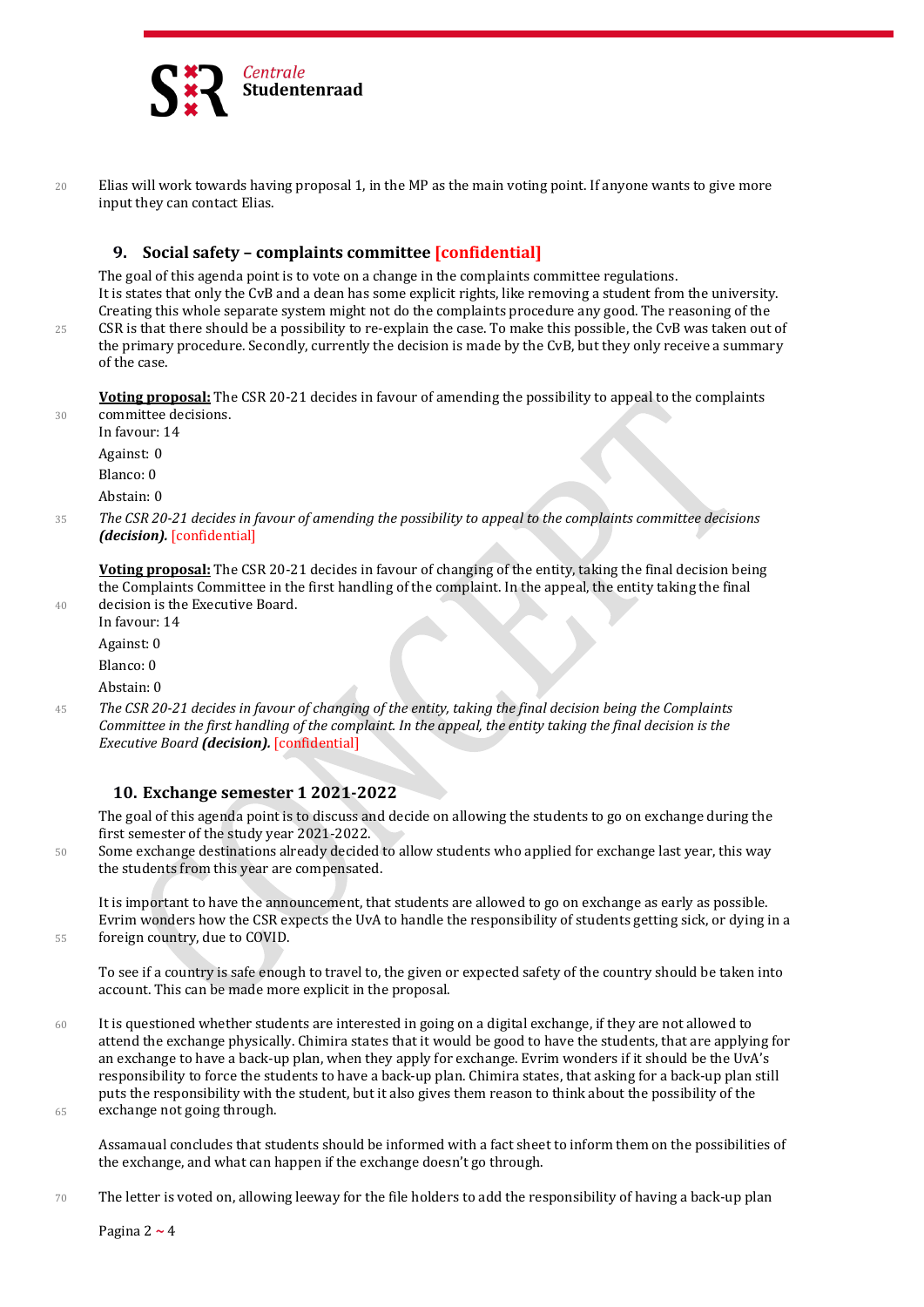

**Voting proposal:** The CSR 20-21 decides in favour of sending the unsolicited advice on exchange in semester 1 for the study year 2021-2022. In favour: 11

75 Against: 0

Blanco: 3

Abstain: 0

*The CSR 20-21 decides in favour of sending the unsolicited advice on exchange in semester 1 for the study year 2021-2022 (decision).* [confidential]

 $80$ 

*Taimoor leaves the meeting*

### **11. CSR 2021 Budget [Confidential]**

The budget spent on the INTT language course is questioned. Members who took the INTT course didn't feel like the course helped them much. The DB of the CSR will discuss the INTT language course, it's evaluation and the use of the course next year **[action]**.

<sup>85</sup> **Voting proposal:** The CSR 20-21 decides in favour of the CSR 2021 budget. In favour: 13 Against: 0 Blanco: 0 Abstain: 0 <sup>90</sup> *The CSR 20-21 decides in favour of the CSR 2021 budget (decision).* [confidential]

## **12. W.V.T.T.K. / Any other business**

*No w.v.t.t.k.*

### **13. Input requests for the FSRs / to the media**

*There are no input requests for the FSRs / to the media.*

#### **14. Evaluating the PV**

*The CSR members evaluate the PV.*

#### **15. Questions + closing the meeting**

 $\Delta$ 

*13:00 Nina closes the meeting.*

| r       |        |
|---------|--------|
| ۰,<br>٧ | I      |
| ۰.      | ×<br>٠ |
|         |        |

| 210329-01          | The CSR 20-21 decides in favour of amending the possibility to appeal to the complaints        |
|--------------------|------------------------------------------------------------------------------------------------|
|                    | committee decisions. [confidential]                                                            |
| 210329-02          | The CSR 20-21 decides in favour of changing of the entity, taking the final decision being the |
|                    | Complaints Committee in the first handling of the complaint. In the appeal, the entity taking  |
|                    | the final decision is the Executive Board. [confidential]                                      |
| 210329-03          | The CSR 20-21 decides in favour of sending the unsolicited advice on exchange in semester 1    |
|                    | for the study year 2021-2022. [confidential]                                                   |
| 210329-04          | The CSR 20-21 decides in favour of the CSR 2021 budget. [confidential]                         |
|                    |                                                                                                |
| <b>Action list</b> |                                                                                                |
|                    | <b>Decisions</b>                                                                               |

105

#### **Action list**

**210329-01** The DB of the CSR will discuss the INTT language course, it's evaluation and the use of the course next year.